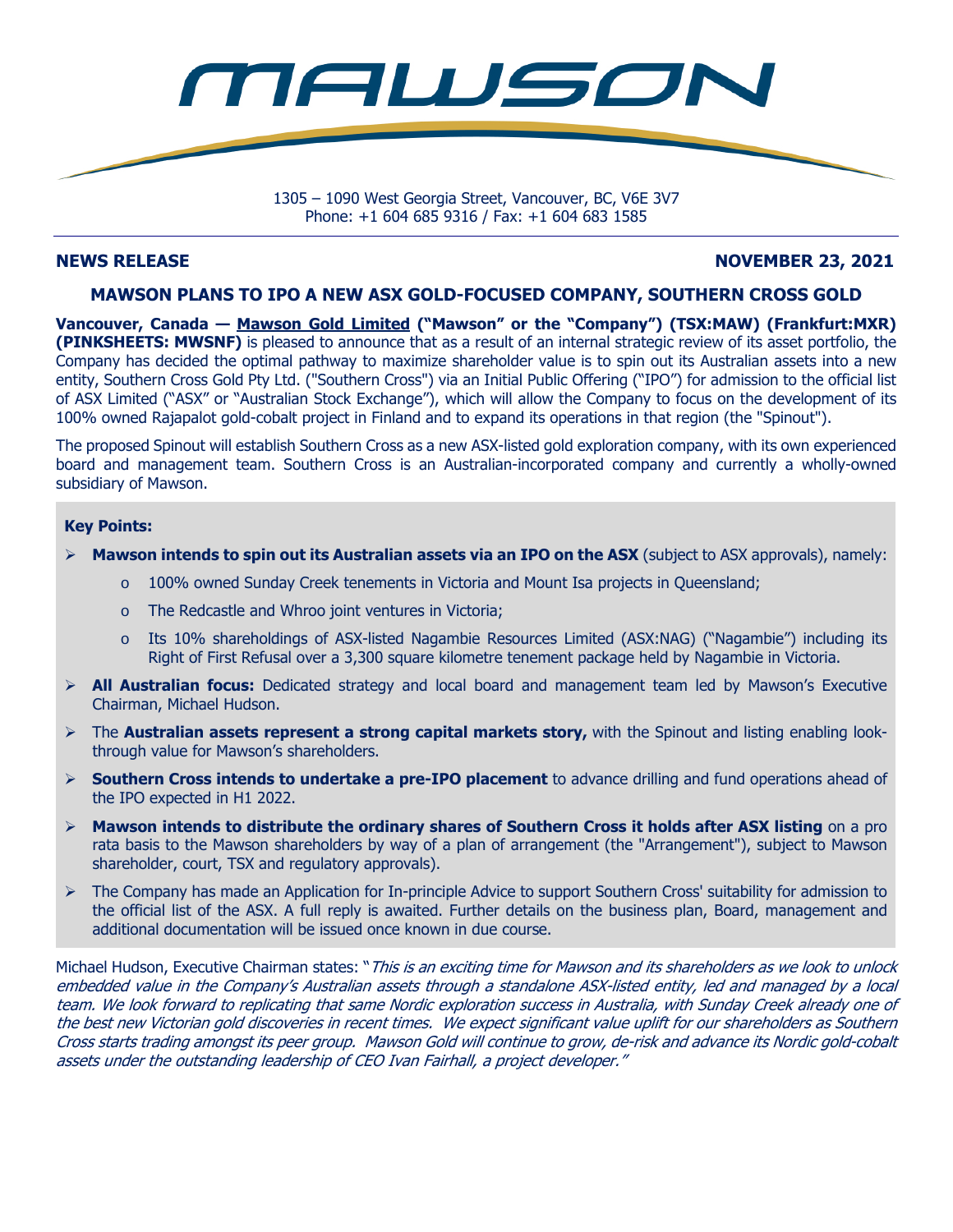## **Significant Holdings**

Assuming successful completion of the Spinout, Southern Cross will be a leader in the new Victorian goldfield renaissance. The Company will control three of the nine high-grade, historic epizonal goldfields in Victoria, Australia covering 471 square kilometres and will hold a strategic 10% equity interest in ASX-listed Nagambie and will hold a Right of First Refusal over a 3,300 square kilometre tenement package held by Nagambie. Southern Cross' portfolio will be further enhanced by earlystage but highly prospective copper-gold-silver projects in the Cloncurry district of the Mount Isa block in Queensland, Australia with 785 square kilometres of granted exploration licences.

### **Tier 1 Gold-Antimony Address**

The Victorian goldfields are a Tier 1 gold address, with significant historic and recent production. Kirkland Lake Gold's Fosterville is the highest-grade underground mine in the world and  $10<sup>th</sup>$  highest producing gold mine in 2020. Mandalay Resources' Costerfield mine is the world's 6<sup>th</sup> highest grade gold mine and a top 5 global producer of the specialty metal, antimony. The Costerfield project is located 2 kilometres from Southern Cross' Redcastle tenement.

## **ASX IPO**

The Company has made an Application for In-principle Advice to support Southern Cross' suitability for admission to the official list of the ASX. A full reply is awaited. Subject to regulatory approvals, Southern Cross plans to undertake a pre-IPO placement directly into Southern Cross to fund the IPO and to advance drilling. The IPO is expected in H1 2022.

It is proposed that the Spinout will occur by way the Arrangement under the *Business Corporations Act* (British Columbia) pursuant to which, among other matters, Mawson shareholders will receive the ordinary shares of Southern Cross held by Mawson on a pro rata basis, after completion of Southern Cross' IPO.

The Arrangement will be subject to the approval of the Company's shareholders at a special meeting (the "Meeting"), regulatory and court approval, and the continued discretion of Mawson's management and board of directors. Southern Cross' IPO on the ASX will be subject to acceptance by the ASX and Southern Cross fulfilling all the requirements of the ASX. The Arrangement is also subject to completion of Southern Cross' IPO on the ASX.

Further details of the Arrangement and the IPO, including, without limitation, the applicable ratio for the number of Southern Cross ordinary shares to be received by Mawson shareholders, the record date for the Meeting and the date of the Meeting, will be provided in due course. The Company is under no obligation to complete the Spinout, IPO or Arrangement and there can be no assurance that the IPO or Arrangement will be completed on the terms described herein or at all, or that the Southern Cross ordinary shares will be listed on the ASX.

#### **Accelerating Finland**

Upon completion of the Spinout, Mawson would continue to focus on the exploration and pre-development efforts of its Rajapalot gold-cobalt project in Finland, which contains in excess 1Moz AuEq (inferred resource) and is also the European Union's 7th largest cobalt resource, with current plans for an aggressive drilling campaign during 2022.

## **Southern Cross Branding**

The new Southern Cross corporate branding embodies important characteristics of the new entity. The blue lettering



acknowledges the state colour of Victoria as well as Mawson which incubated the business, and the gold colour recognizes the Victorian goldfields. In the name we sought to distinguish our Southern Hemisphere operations from our Nordic operations. The Southern Cross is a constellation **SOUTHERN** CROSS also represented on the Australian flag which provides a strong cultural significance to all Australians. The main 7-pointed star represents the unity of the six states and the territories of the Commonwealth of Australia and

the addition of a miner's pickaxe within the body of the star reflects the central place that mineral exploration has in Australia and, of course, to Southern Cross.

#### **Qualified Person**

Mr. Michael Hudson (FAusIMM), Executive Chairman for the Company, is a qualified person as defined by National Instrument 43-101 – Standards of Disclosure or Mineral Projects and has prepared or reviewed the preparation of the scientific and technical information in this press release.

### **About Mawson Gold Limited (TSX:MAW, FRANKFURT:MXR, OTCPINK:MWSNF)**

Mawson Gold Limited is an exploration and development company. Mawson has distinguished itself as a leading Nordic Arctic exploration company with a focus on the flagship Rajapalot gold-cobalt project in Finland. Mawson also owns or is joint venturing into three high-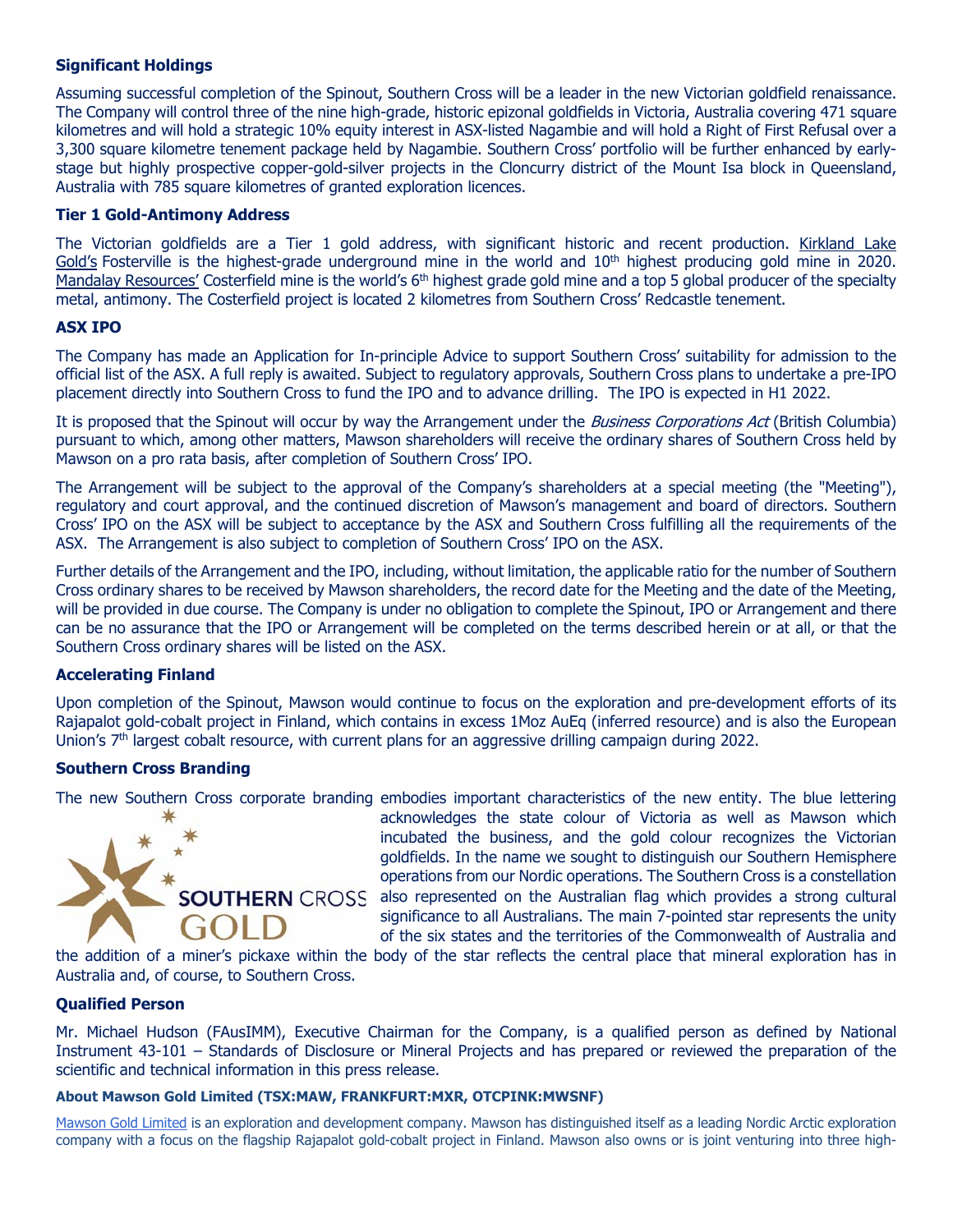grade, historic epizonal goldfields covering 470 square kilometres in Victoria, Australia and is well placed to add to its already significant gold-cobalt resource in Finland.

On behalf of the Board,

# **Further Information**

**www.mawsongold.com**  1305 – 1090 West Georgia St., Vancouver, BC, V6E 3V7 Mariana Bermudez (Canada), Corporate Secretary, +1 (604) 685 9316, info@mawsongold.com

# **"Michael Hudson"**

Michael Hudson, Executive Chairman

### **Forward-Looking Statement**

This news release contains forward-looking statements or forward-looking information within the meaning of applicable securities laws (collectively, "forward-looking statements"). All statements herein, other than statements of historical fact, are forward-looking statements. Although Mawson believes that such statements are reasonable, it can give no assurance that such expectations will prove to be correct. Forward-looking statements are typically identified by words such as: believe, expect, anticipate, intend, estimate, postulate, and similar expressions, or are those, which, by their nature, refer to future events. Mawson cautions investors that any forward-looking statements are not guarantees of future results or performance, and that actual results may differ materially from those in forwardlooking statements as a result of various factors, including, but not limited to, the Company's expectations regarding: (a) the ability of the Spinout of the Australian Assets; (b) to enable the Company's shareholders to realize the value of the Australian Assets through direct ownership in Southern Cross; (c) the terms, timing and completion of the IPO; (d) the listing of Southern Cross' ordinary shares on the ASX; (e) receipt of the requisite shareholder, court, regulatory, and stock exchange approval, and successful completion of the Arrangement after completion of the IPO; and (f) the following additional factors: timing and successful completion of drill programs planned; capital and other costs varying significantly from estimates; changes in world metal markets; changes in equity markets; the potential impact of epidemics, pandemics or other public health crises, including the current pandemic known as COVID-19 on the Company's business; results from drill programs varying from expectations; delays in obtaining results; equipment failure; unexpected geological conditions; local community relations; dealings with non-governmental organizations; delays in operations due to permit grants; environmental and safety risks; and other risks and uncertainties disclosed under the heading "Risk Factors" in Mawson's most recent Annual Information Form filed on www.sedar.com. Any forward-looking statement speaks only as of the date on which it is made and, except as may be required by applicable securities laws, Mawson disclaims any intent or obligation to update any forward-looking statement, whether as a result of new information, future events or results or otherwise.